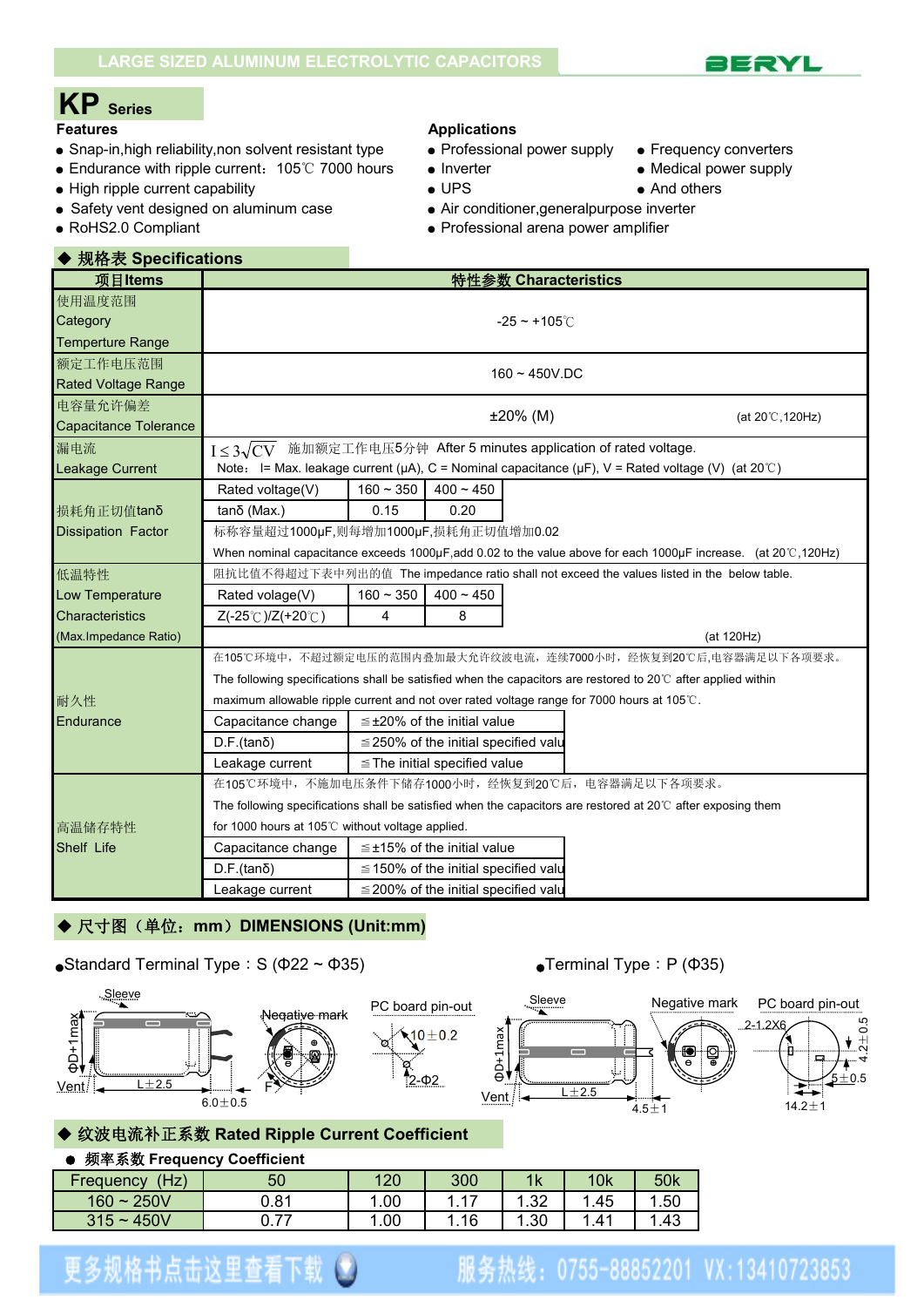

# **KP Series**

## ◆ 标准品一览表**Standard Ratings**

| WV(V)<br>Cap.(µF) |                        |                        | 160(2C)                |                        |                        |                        | 180(2Z)                |                        | 200(2D)                |                        |                        |                        |  |
|-------------------|------------------------|------------------------|------------------------|------------------------|------------------------|------------------------|------------------------|------------------------|------------------------|------------------------|------------------------|------------------------|--|
| 220               |                        |                        |                        |                        |                        |                        |                        |                        | $22 \times 25$<br>0.91 |                        |                        |                        |  |
| 270               |                        |                        |                        |                        | $22 \times 25$<br>1.01 |                        |                        |                        | 22×30<br>1.06          |                        |                        |                        |  |
| 330               | $22 \times 25$<br>1.09 |                        |                        |                        | $22 \times 30$<br>1.15 |                        |                        |                        | $22 \times 30$<br>1.15 | $25 \times 25$<br>1.15 |                        |                        |  |
| 390               | 22×30<br>1.25          |                        |                        |                        | 22×30<br>1.25          | 25 × 25<br>1.25        |                        |                        | $22 \times 35$<br>1.28 | 25×30<br>1.28          |                        |                        |  |
| 470               | 22×30<br>1.38          | 25×25<br>1.37          |                        |                        | 22×35<br>1.43          | 25×30<br>1.43          |                        |                        | 22×40<br>1.47          | 25×30<br>1.43          | $30 \times 25$<br>1.46 |                        |  |
| 560               | 22×35<br>1.56          | 25 × 30<br>1.56        |                        |                        | 22×40<br>1.59          | 25 × 30<br>1.55        | $30 \times 25$<br>1.58 |                        | $22 \times 45$<br>1.64 | 25×35<br>1.63          | $30 \times 30$<br>1.63 |                        |  |
| 680               | 22×40<br>1.74          | 25 × 35<br>1.77        | $30 \times 25$<br>1.73 |                        | $22 \times 45$<br>1.78 | $25 \times 35$<br>1.77 | $30 \times 30$<br>1.78 |                        |                        | $25 \times 40$<br>1.82 | $30 \times 30$<br>1.78 |                        |  |
| 820               | 22×50<br>1.98          | 25×40<br>2.02          | $30 \times 30$<br>1.97 |                        |                        | $25 \times 40$<br>2.02 | $30 \times 35$<br>2.05 |                        |                        | 25 × 45<br>2.07        | $30 \times 35$<br>2.05 |                        |  |
| 1000              |                        | $25 \times 45$<br>2.26 | $30 \times 35$<br>2.25 |                        |                        | $25 \times 50$<br>2.31 | $30 \times 35$<br>2.25 | $35 \times 30$<br>2.29 |                        |                        | $30 \times 45$<br>2.41 | $35 \times 30$<br>2.29 |  |
| 1,200             |                        | $25 \times 50$<br>2.55 | $30 \times 40$<br>2.57 | 35×30<br>2.53          |                        |                        | $30 \times 45$<br>2.66 | $35 \times 35$<br>2.59 |                        |                        | $30 \times 50$<br>2.82 | 35×40<br>2.71          |  |
| 1,500             |                        |                        | $30 \times 45$<br>2.95 | $35 \times 35$<br>2.88 |                        |                        | $30 \times 50$<br>3.02 | $35\times40$<br>3.00   |                        |                        |                        | 35×45<br>3.11          |  |
| 1800              |                        |                        | $30 \times 50$<br>3.31 | $35 \times 40$<br>3.29 |                        |                        |                        | 35×45<br>3.42          |                        |                        |                        | 35×50<br>3.51          |  |
| 2200              |                        |                        |                        | $35 \times 50$<br>3.88 |                        |                        |                        | $35 \times 50$<br>3.88 |                        |                        |                        |                        |  |

| WV(V)    |                |                | 220(2P)        |                |                |                                   | 250(2E)                   |                | 315(2F)                                                  |                     |                           |       |  |
|----------|----------------|----------------|----------------|----------------|----------------|-----------------------------------|---------------------------|----------------|----------------------------------------------------------|---------------------|---------------------------|-------|--|
| Cap.(µF) |                |                |                |                |                |                                   |                           |                | $22 \times 25$                                           |                     |                           |       |  |
| 100      |                |                |                |                |                |                                   |                           |                | 0.66                                                     |                     |                           |       |  |
| 120      |                |                |                |                |                |                                   |                           |                | 22×30                                                    |                     |                           |       |  |
|          |                |                |                |                |                |                                   |                           |                | 0.76<br>22×30                                            | $25 \times 25$      |                           |       |  |
| 150      |                |                |                |                |                |                                   |                           |                | 0.85                                                     | 0.84                |                           |       |  |
| 180      |                |                |                |                | $22 \times 25$ |                                   |                           |                | $22 \times 35$                                           | $25 \times 30$      |                           |       |  |
|          |                |                |                |                | 0.81           |                                   |                           |                | 0.95                                                     | 0.95                |                           |       |  |
| 220      | $22 \times 25$ |                |                |                | 22×30          |                                   |                           |                | 22×40                                                    | $25 \times 30$      | $\overline{30} \times 25$ |       |  |
|          | 0.89           |                |                |                | 0.94           |                                   |                           |                | 1.08                                                     | 1.05                | 1.07                      |       |  |
| 270      | 22×30          |                |                |                | $22 \times 35$ | $25 \times 25$                    |                           |                | $22 \times 45$                                           | 25×35               | $30 \times 30$            |       |  |
|          | 1.06           |                |                |                | 1.07           | 1.04                              |                           |                | 1.25                                                     | 1.24                | 1.24                      |       |  |
| 330      | $22 \times 35$ | 25 × 25        |                |                | $22\times 40$  | $25 \times 30$                    |                           |                |                                                          | 25×40               | $30 \times 35$            | 35×30 |  |
|          | 1.18           | 1.15           |                |                | 1.23           | 1.20                              |                           |                |                                                          | 1.41                | 1.43                      | 1.46  |  |
| 390      | $22\times 40$  | $25 \times 30$ |                |                | $22 \times 45$ | $25 \times 35$                    | $30 \times 25$            |                |                                                          | $\overline{25}$ ×50 | $30 \times 35$            | 35×30 |  |
|          | 1.32           | 1.28           |                |                | 1.37           | 1.36                              | 1.31                      |                |                                                          | 1.58                | 1.53                      | 1.56  |  |
| 470      | 22×45          | 25×35          | $30 \times 25$ |                | 22×50          | $25 \times 40$                    | $30 \times 30$            |                |                                                          |                     | $30 \times 45$            | 35×35 |  |
|          | 1.50           | 1.49           | 1.46           |                | 1.48           | 1.51                              | 1.48                      |                |                                                          |                     | 1.82                      | 1.78  |  |
| 560      | 22×50          | 25×40          | $30 \times 30$ |                | 22X60          | $25 \times 45$                    | $\overline{30} \times 35$ |                |                                                          |                     | $30 \times 50$            | 35×40 |  |
|          | 1.62           | 1.71           | 1.61           |                | 1.90           | 1.71                              | 1.70                      |                |                                                          |                     | 2.02                      | 2.01  |  |
| 680      |                | 25 × 45        | $30 \times 35$ |                |                | $25 \times 50$                    | $30 \times 40$            | 35×30          |                                                          |                     |                           | 35×45 |  |
|          |                | 1.88           | 1.87           |                |                | 1.90                              | 1.92                      | 1.89           |                                                          |                     |                           | 2.28  |  |
| 820      |                | 25×50          | $30 \times 40$ | $35 \times 30$ |                |                                   | $30 \times 45$            | 35×35          |                                                          |                     |                           | 35×50 |  |
|          |                | 2.09           | 2.11           | 2.07           |                |                                   | 2.18                      | 2.12           |                                                          |                     |                           | 2.59  |  |
| 1000     |                |                | $30 \times 50$ | 35×40          |                |                                   |                           | $35 \times 40$ |                                                          |                     |                           |       |  |
|          |                |                | 2.49           | 2.47           |                |                                   |                           | 2.47           |                                                          |                     |                           |       |  |
| 1,200    |                |                |                | $35 \times 45$ |                |                                   |                           | 35×50          |                                                          |                     |                           |       |  |
|          |                |                |                | 2.79           |                |                                   |                           | 2.85           |                                                          |                     |                           |       |  |
|          |                |                |                | $35 \times 50$ |                | Case size: $\Phi D \times L$ (mm) |                           |                |                                                          |                     |                           |       |  |
| 1,500    |                |                |                | 3.21           |                |                                   |                           |                | Maximum allowable ripple current at 105°C/120Hz(A.r.m.s) |                     |                           |       |  |

※铝电解电容器由于在纹波电流叠加时自我发热 、温度上升而老化,中心温度每升温5℃寿命减少一半。要想保持长寿命请在使用过程中降低纹波电流 。

The endurance of capacitors is reduced with internal heating produced by ripple current at the rate of halving the lifetime with every 5℃ rise.When long life

服务热线: 0755-88852201 VX:13410723853

[performance](http://www.ipengs.com/download/) isrequired in actual use,the rms ripple current has to be reduced.